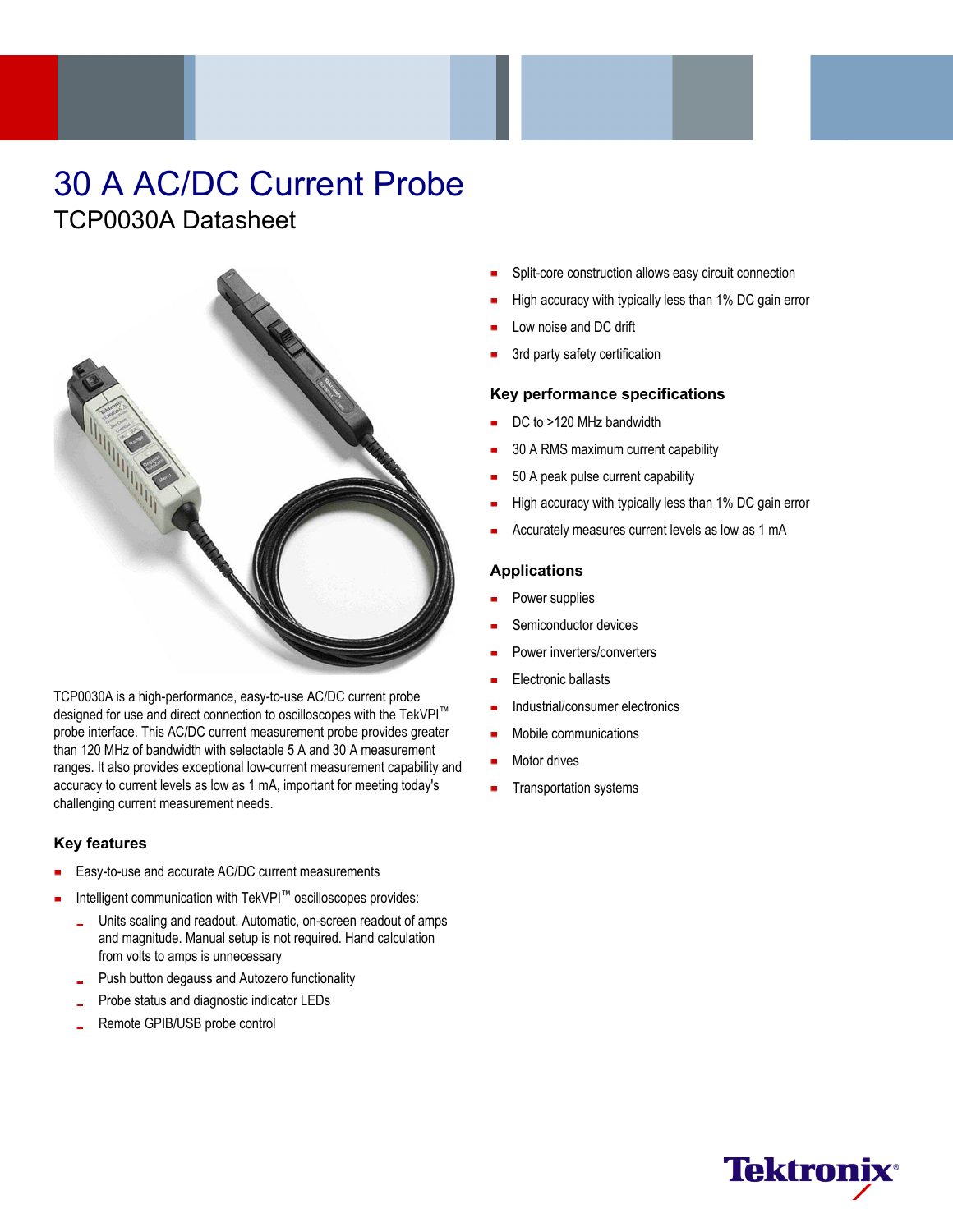# **Specifications**

All specifications apply to all models unless noted otherwise.

### **Electrical characteristics**

| <b>Bandwidth</b>                  | DC to $\geq$ 120 MHz                                                                                                                                                                        |
|-----------------------------------|---------------------------------------------------------------------------------------------------------------------------------------------------------------------------------------------|
| <b>Rise time</b>                  | $≤2.92$ ns                                                                                                                                                                                  |
| <b>Maximum DC current</b>         | 30 A                                                                                                                                                                                        |
| <b>Maximum RMS current</b>        | 30 A                                                                                                                                                                                        |
| Maximum peak pulse current        | 50 A                                                                                                                                                                                        |
| Maximum bare wire voltage         | 150 V CAT II, (insulated wire 300 V CAT II)                                                                                                                                                 |
| <b>Sensitivity</b>                | 1 mA (on oscilloscopes that support 1 mV/div setting)                                                                                                                                       |
| DC accuracy                       | $±1\%$ typical                                                                                                                                                                              |
|                                   | $±3%$ warranted                                                                                                                                                                             |
| <b>Maximum Amp-Second product</b> | 500 $A^* \mu s$ (in 30 A range)                                                                                                                                                             |
| Insertion impedance               | 1 m $\Omega$ at 10 kHz                                                                                                                                                                      |
|                                   | 3.5 mΩ at 100 kHz                                                                                                                                                                           |
|                                   | $0.08 \Omega$ at 1 MHz                                                                                                                                                                      |
|                                   | $0.15 \text{ m}\Omega$ at 10 MHz                                                                                                                                                            |
|                                   | $0.7 \Omega$ at 100 MHz                                                                                                                                                                     |
|                                   | $0.85 \Omega$ at 120 MHz                                                                                                                                                                    |
| Signal delay                      | 14.5 ns                                                                                                                                                                                     |
| <b>Current ranges</b>             | 5 A and 30 A                                                                                                                                                                                |
| <b>Power requirements</b>         | TCP0030A is powered directly by oscilloscopes with the TekVPI™ interface. Note: For best support, download and install the latest<br>version of the oscilloscope software from www.tek.com. |

### **Physical characteristics**

| Probe head             |                     |
|------------------------|---------------------|
| Length                 | 20 cm (7.77 in)     |
| Width                  | 1.6 cm $(0.625)$ in |
| Height                 | 3.2 cm (1.25 in)    |
| Maximum conductor size | 5 mm (0.197 in)     |
| <b>Cable Length</b>    | 200 cm (79 in)      |
| <b>Shipping Weight</b> | 1.55 kg (3.44 lb)   |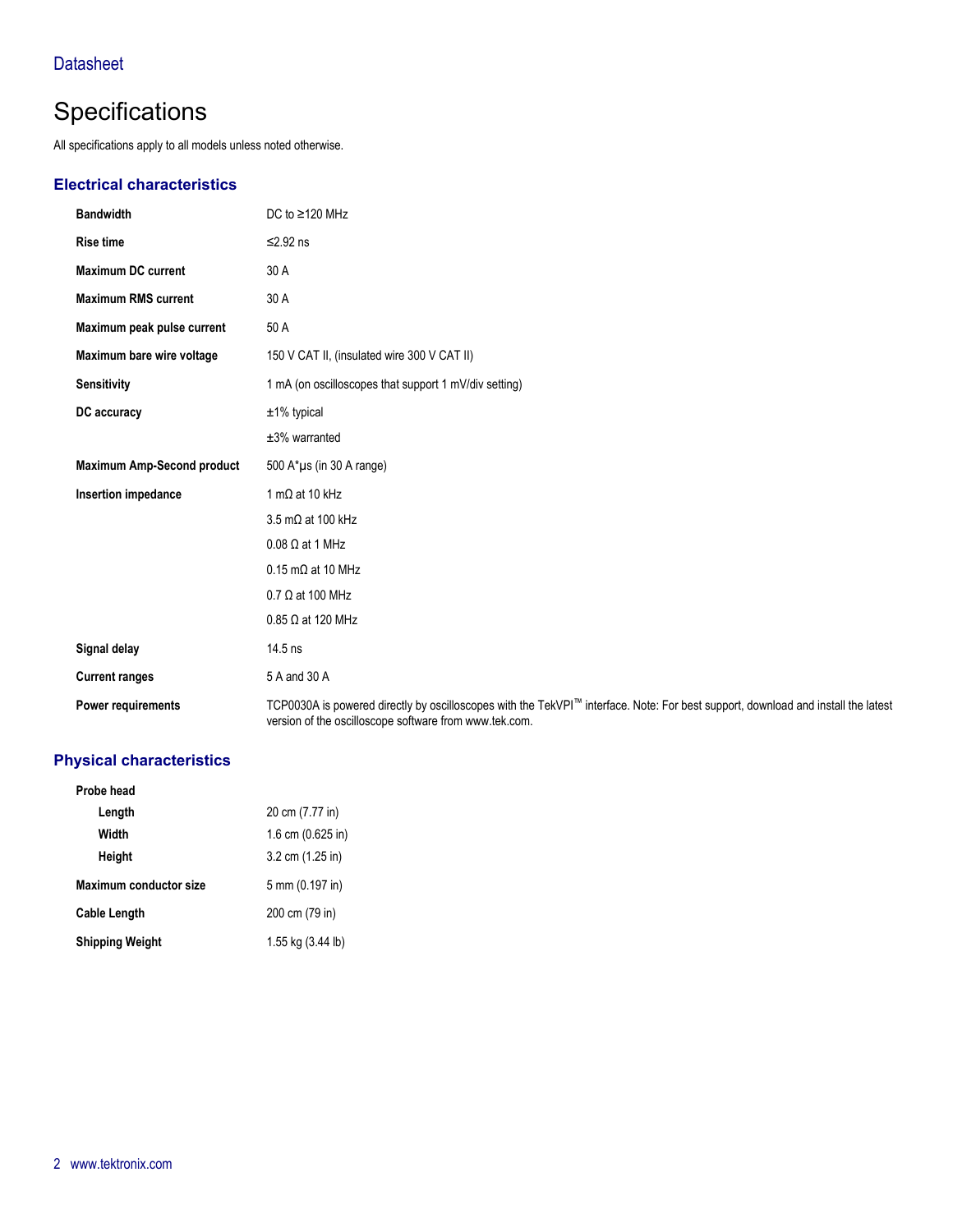# 30 A AC/DC Current Probe

### **EMC environment and safety**

| Temperature         |                                                                                                        |  |  |
|---------------------|--------------------------------------------------------------------------------------------------------|--|--|
| Operating           | 0 °C to 50 °C (32 °F to 122 °F)                                                                        |  |  |
| Nonoperating        | -40 °C to +75 °C (-40 °F to 167 °F)                                                                    |  |  |
| <b>Humidity</b>     |                                                                                                        |  |  |
| Operating           | 5% to 95% Relative Humidity (RH) at up to +30 °C; 5% to 85% RH above 30 °C up to +50 °C, noncondensing |  |  |
| Nonoperating        | 5% to 95% Relative Humidity (RH) at up to +30 °C; 5% to 85% RH above 30 °C up to +75 °C, noncondensing |  |  |
| Altitude            |                                                                                                        |  |  |
| Operating           | Up to 3,000 m $(10,000 \text{ ft.})$                                                                   |  |  |
| Nonoperating        | Up to 12,192 m (40,000 ft.)                                                                            |  |  |
| Compliance labeling | CE (European Union), WEEE (European Union)                                                             |  |  |

# Ordering information

### **Models**

| <b>TCP0030A</b> | <b>AC/DC Current Probe</b> |
|-----------------|----------------------------|
|                 |                            |

## **Standard accessories**

| Instruction manual               | 071-3006-xx |
|----------------------------------|-------------|
| Probe ground lead - 6 in. length | 196-3120-xx |
| Nylon carrying case              | 016-1952-xx |

## **Recommended accessories**

**Current Loop, 1 Turn, 50 Ω with BNC connector used for Performance Verification** Order 067-2396-00

## **Warranty**

One year parts and labor.